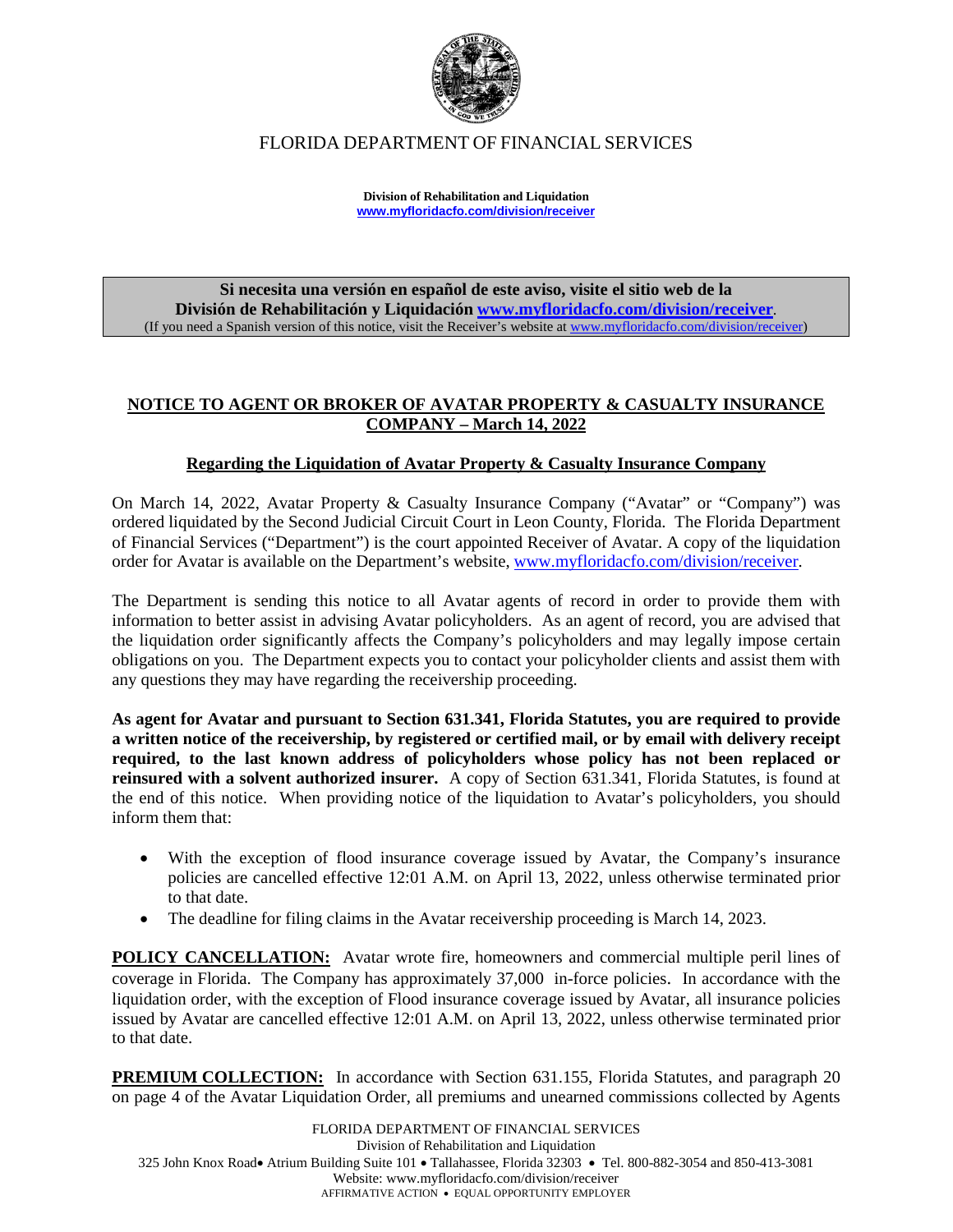or Brokers on behalf of Avatar must be accounted for and paid to Avatar within 30 days. No agent, broker, premium finance company or other person may use premium monies owed to Avatar for refund of unearned premium or for any purpose other than payment to Avatar. Any premiums collected by agents should be remitted to Avatar in the normal course of business.

Unearned premiums are covered by the Florida Insurance Guaranty Association ("Guaranty Association") which has been activated to help pay unearned premium refunds for Avatar policyholders.

Once all policies are canceled, the calculation of unearned premium amounts due to policyholders will be performed. Once completed, the information will be sent to the Guaranty Association for the processing and payment of unearned premium. The process will take approximately 30 to 60 days after April 13, 2022. This time is required to correctly calculate the unearned premium amounts, transmit the data to the Guaranty Association and allow the Guaranty Association the time necessary to process, print and mail checks.

At this time, we ask that you refrain from contacting the Guaranty Association until the cancellation calculation and submission of the return premium data is completed.

Any unearned commissions due to Avatar should be remitted by check to the mailing address below:

Avatar Property & Casualty Insurance Company P.O. Box 519 Stuart, VA 24171

### **CLAIMS FOR LOSSES INCURRED PRIOR TO 12:01 A.M. ON APRIL 13, 2022:**

**There is a process in place for payment of covered claims incurred before 12:01 a.m. on April 13, 2022.** Your state's insurance guaranty association was activated to pay outstanding claims for Avatar policies.The processing and payment of pending covered claims will be made by the applicable state insurance guaranty association.

Florida Insurance Guaranty Association ("FIGA") - <https://figafacts.com/>

#### **The deadline for filing claims in the Avatar receivership is March 14, 2023.**

Information regarding the method for filing a claim in the receivership proceeding will be available on the Department's website. **www.myfloridacfo.com/division/receiver**

**PROCESS FOR PAYMENT OF CLAIMS:** The Department is currently gathering claim files and claim data to forward the information to your state's insurance guaranty association. As a result, there may be a slight delay in claim processing during this transitional period. Please continue to contact Avatar using the contact information below to check the status of an existing claim and/or to file a new claim. The Department's website, [www.myfloridacfo.com/division/receiver,](http://www.myfloridacfo.com/division/receiver) will be updated once the transition is completed.

#### **CONSUMER/CLAIMS CALLS:**

Consumers with questions regarding Avatar should contact the company directly at

Claims/Customer Service: (813) 514-0333